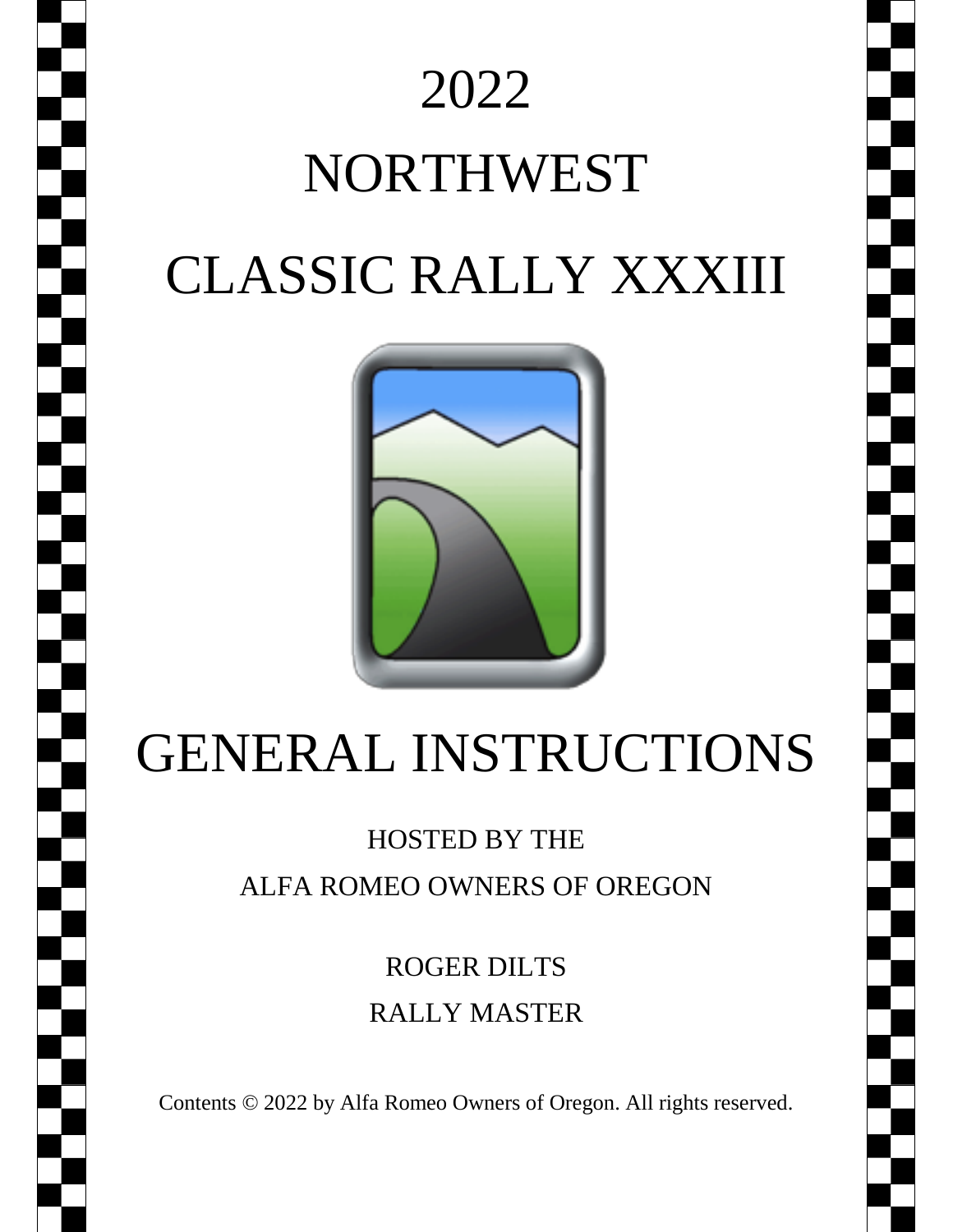#### 1. GENERAL INFORMATION

**1.1 Concept of the event.** This is a Time, Speed and Distance (TSD) rally and is governed by applicable state vehicle codes, these General Instructions, the Numbered Route Instructions for a specific rally, and the Supplemental Instructions, if any are issued. The objectives for the rally participants are (a) to follow the Rally Route and (b) to arrive at each Control along the Rally Route at a predetermined time, based on assigned speeds prescribed in the Numbered Route Instructions. Penalties are assessed for leaving the Rally Route and for arriving either early or late (or not at all) at a Control. The team with the fewest penalty points is the winner of the rally.

**1.2 Rally Cars and Classes.** Rally cars may be sport sedans, sports cars, GTs, or other interesting cars of model year through 2000 registered for use on public highways. There are four classes, based on the model year of the car and the rally equipment used. The four classes are: Vintage SOP, Vintage CALC, Modern Classic SOP, and Modern Classic CALC. Participants must declare a class when registering and may not change their class once the rally begins. Assignment of class and determination of permissible equipment are at the sole discretion of the Rally Chairman.

- *1.2.1 Model year.* "Vintage" rally cars are those of model year through 1988. "Modern Classic" rally cars are those of model year 1989 through 2000.
- *1.2.2 Equipment:* The equipment restrictions begin when the Numbered Route Instructions are distributed and end when Time Declarations are due. Any team not declaring a class will be placed in Calculator class for the age of their car. All teams may use only the car's original-equipment speedometer and odometer for measuring speed and distance; average speed displays may not be used. The use of GPS or navigational systems, smart phone rally or navigational apps, or computers is prohibited in all classes. Smart phone apps that act only as nonprogrammable timing devices are permitted.
	- *1.2.2.1 Seat of the Pants (SOP).* Teams in an SOP class may use nonprogrammable mechanical or electronic timing devices (clocks and stopwatches) that do not perform any calculations. Teams in an SOP class may not use a calculating device of any kind. "Calculating device" is a device that performs a mathematical calculation and includes, without limitation: electronic or mechanical calculators, slide rules, circular slide rules, and nomographs. No tables showing time, distance, and speed ("rally tables") may be used, whether printed or electronic.
	- *1.2.2.2 Calculator (CALC).* Teams in a CALC class may use nonprogrammable mechanical or electronic timing devices (clocks and stopwatches) that do not perform any calculations. Teams in the CALC class may use only non-programmable electronic or mechanical calculators (including Curta and the like) or slide rules (straight or circular) for performing calculations. The use of printed rally tables and nomographs is allowed.

**1.3 Rally teams.** A rally team consists of two people. No one other than the rally team may ride in a rally car without the express permission of the Rally Master. In no case may any person other than the rally team assist in navigation, course following, or on-time compliance.

**1.4 Hierarchy of authorities.** In cases of conflict between them, the hierarchy of the rules governing this event is: applicable state vehicle code; Supplemental Instructions; Numbered Route Instructions; General Instructions.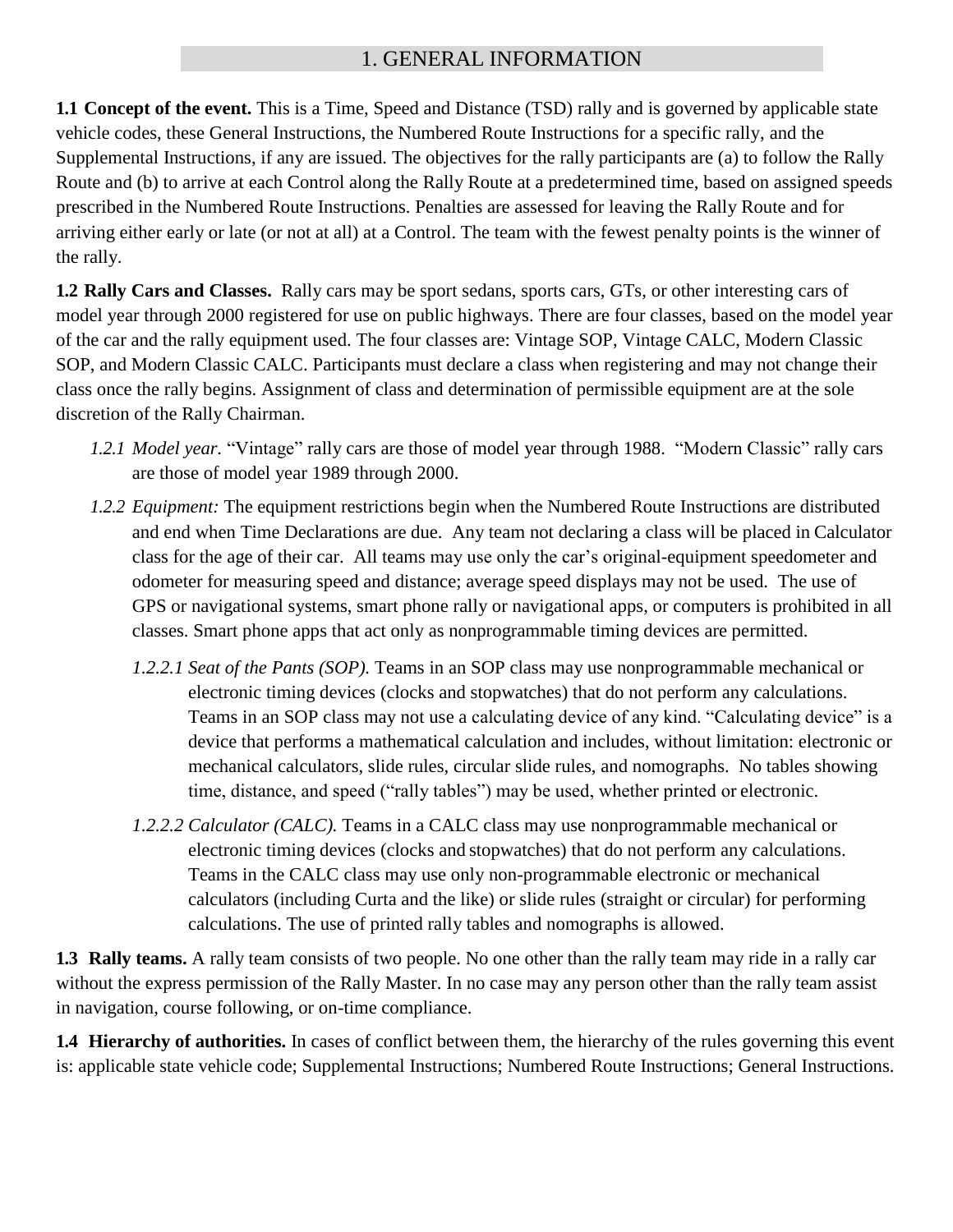#### 2. REFERENCES

**2.1 Time reference.** Time is expressed in hours, minutes, and seconds, and measured to the nearest second. Official time will be available at the departure point beginning at least 30 minutes before the first car departs, so that participants may synchronize their timepieces to official time. Perfect arrival times are calculated based on the assigned speeds and distances as measured by the Rally Master. If the time is given in an instruction, it is the arrival time at the point where the instruction is to be executed.

**2.2 Speed reference.** Speeds are expressed in miles per hour to the nearest whole mile per hour.

**2.3 Distance reference.** Distances are expressed in miles to the nearest one-hundredth of a mile. Mileages at signs or landmarks are measured at the near edge of the sign or landmark. Mileages at turns are measured at the beginning of the turn. The first section of the Rally Route is an Odometer Check Section by which participants may compare their odometers to that of the Rally Master. Participants may need to adjust their indicated speeds and/or mileages to compensate for any differences between their odometer and the odometer used to measure official distances.

#### 3. RALLY ROUTE FOLLOWING

**3.1 General.** All information necessary to remain on the Rally Route is provided in the applicable state vehicle code, these General Instructions and the Numbered Route Instructions (including any Supplemental Instructions). Any departure from the Rally Route exposes the participants to potential penalties. The first priority for participants is to always remain on course.

**3.2 Eligible signs.** All signs referenced in the Numbered Route Instructions, Supplemental Instructions, and Default Route Instructions (Instructions) are non-temporary signs. When an Instruction refers to a sign, the front of the sign may be perpendicular to, parallel to, or at any angle in between, the Rally Route. Therefore, participants may need to look to the side to see a referenced sign, but will never have to look behind or backwards to see a sign used on the rally. Additionally, recognition of STOP and YIELD signs, from the rear, is required for the purpose of determining "protection" only (see APPENDIX A).

*3.2.1* Signs referenced in the Instructions will be exact with respect to spelling, punctuation, detail and shape of symbols as graphically reasonable.

*3.2.2* All or any prominent part of a sign may be quoted; however no intervening words, letters, numerals or symbols will be skipped, split, combined or reordered. Hyphens and dashes are integral parts of words, letters, and numerals. A sign is read left to right, top to bottom, or in the sequence presented on the sign.

**3.3 Eligible routes.** The Rally Route only uses roads that are paved, public, through roads. (The use of the word "road" is generic and refers to any paved, public through way, without regard to whether it is named a road, street, avenue, highway, etc.) All other roads, driveways, and parking lot entrances are considered NOT TO EXIST and must not be counted or considered when executing the Instructions. The route upon which you arrive at an intersection is not an eligible departure route unless you are instructed to execute a U turn.

#### **3.4. Numbered Route Instructions.**

#### *3.4.1 Execution of Numbered Route Instructions.*

a. Each Numbered Route Instruction is to be executed at the first Opportunity (*see* definition in APPENDIX B), in ascending numerical order. Complete each Numbered Route Instruction fully before proceeding to the next (except for instructions including the acronym ITIS, which may or may not be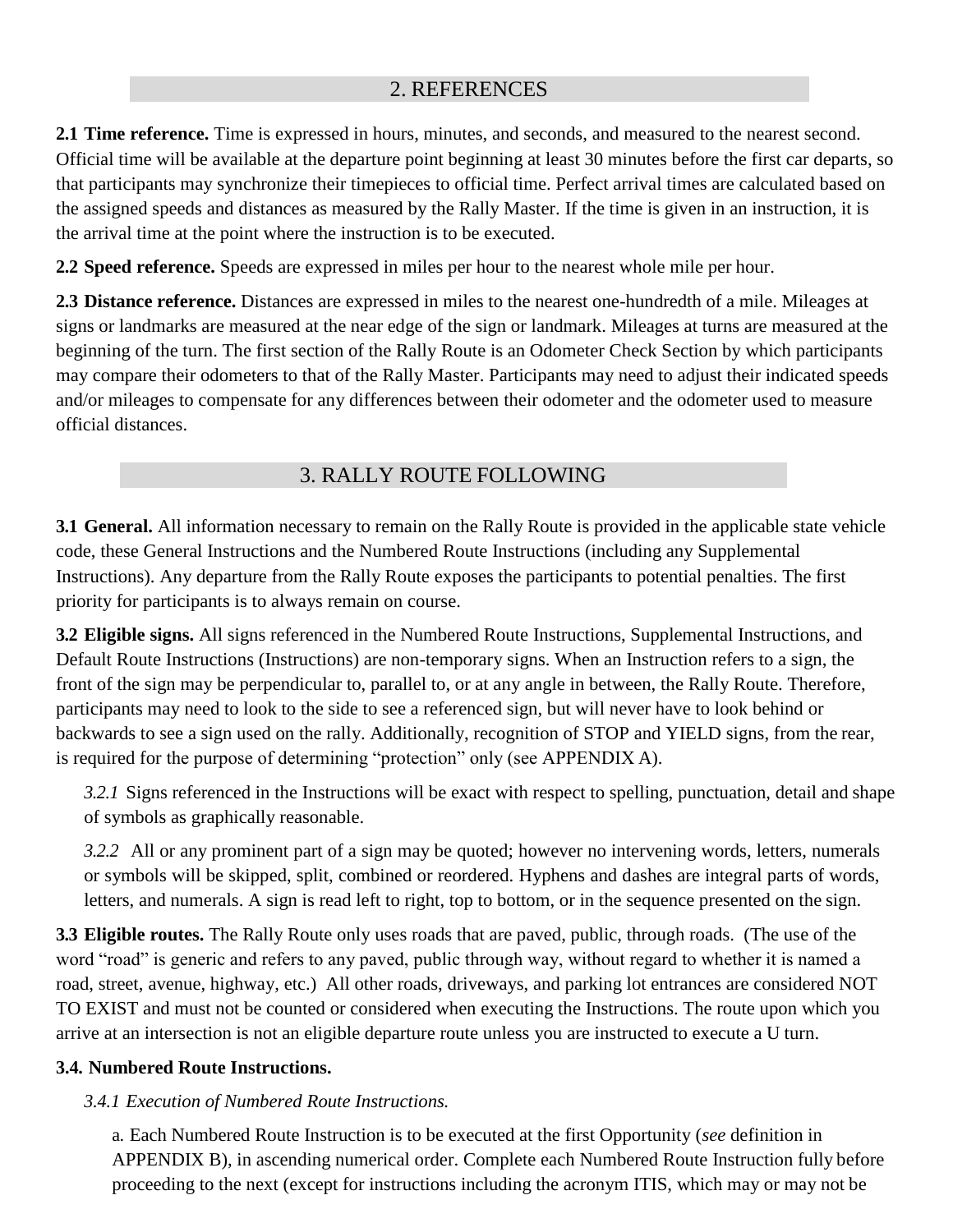executed; see "ITIS" in APPENDIX B). The proper execution of an instruction to proceed ONTO a specified road or TOWARD a named object requires competitors to be simultaneously aware of the next Numbered Route Instruction, which may be executed while on the specified road or prior to reaching the named object. (That is, you do not need to "complete" an ONTO by coming to the end of the road, or "complete" a TOWARD by reaching the object before proceeding to the next instruction.)

b. A mileage listed in a Numbered Route Instruction is a mandatory part of the instruction.

c. Clarifying comments or cautions may be used within Numbered Route Instructions or Supplementals, and will be enclosed in parentheses; clarifying comments are not a mandatory part of the Numbered Route Instructions or Supplementals.

*3.4.2 Route selection.* At each Opportunity, the Rally Route is determined by executing the next unexecuted Numbered Route Instruction, if possible. At Opportunities at which the next unexecuted Numbered Route Instruction cannot be executed, participants will determine the Rally Route by applying the Default Route Instructions described in APPENDIX A to these General Instructions.

*3.4.3 Time expressions.* Times in the Numbered Route Instructions are expressed in minutes and seconds rather than in minutes and fractions of a minute.

*3.4.4 Speed expressions.* Speeds in the Numbered Route Instructions are expressed in miles per hour.

*3.4.5 Terms and abbreviations.* Some terms and abbreviations used in the Instructions are defined in APPENDIX B to these General Instructions; these are known as "defined terms." Terms and abbreviations used in the Instructions and not found in APPENDIX B have their normal "dictionary definition."

*3.4.6 Spelling and Punctuation.* Spelling and punctuation in the Instructions are precise.

*3.4.7 Case and font* The Numbered Route Instructions are printed in all uppercase, Roman font. Any difference between the case or font in an instruction and the case or font of the text it refers to should be ignored.

*3.4.7. Continuity.* All reasonable care is taken to ensure that the Numbered Route Instructions have been accurately printed and assembled. However, it is the responsibility of the participants to check the completeness (correct number of pages), the legibility (ability to clearly read all printing), and the correct order (pages assembled in numerical order). Protests concerning missing or misprinted pages, or incorrectly assembled instructions, will be accepted only within 20 minutes of issuance of the instructions.

#### 4. RALLY ROUTE TIMING.

**4.1. General.** All information necessary to remain on time is provided in these General Instructions and the Numbered Route Instructions, including any Supplementals. Any departure from the assigned speed exposes the participants to potential penalties. The second priority for participants must always be to remain on time.

#### **4.2. Speeds:**

*4.2.1. Regularity Sections.* Speeds are assigned in each Regularity Section of the rally. Assigned speeds will always be at or below the posted speed limit. The format of the Numbered Route Instructions places the assigned speed in a column headed "CAST," instead of explicitly assigning a speed in the text of the instruction. A Regularity Section may have multiple segments, each with an assigned speed. The perfect arrival time at Controls is calculated from the assigned speed(s) in a Regularity and the Rally Master's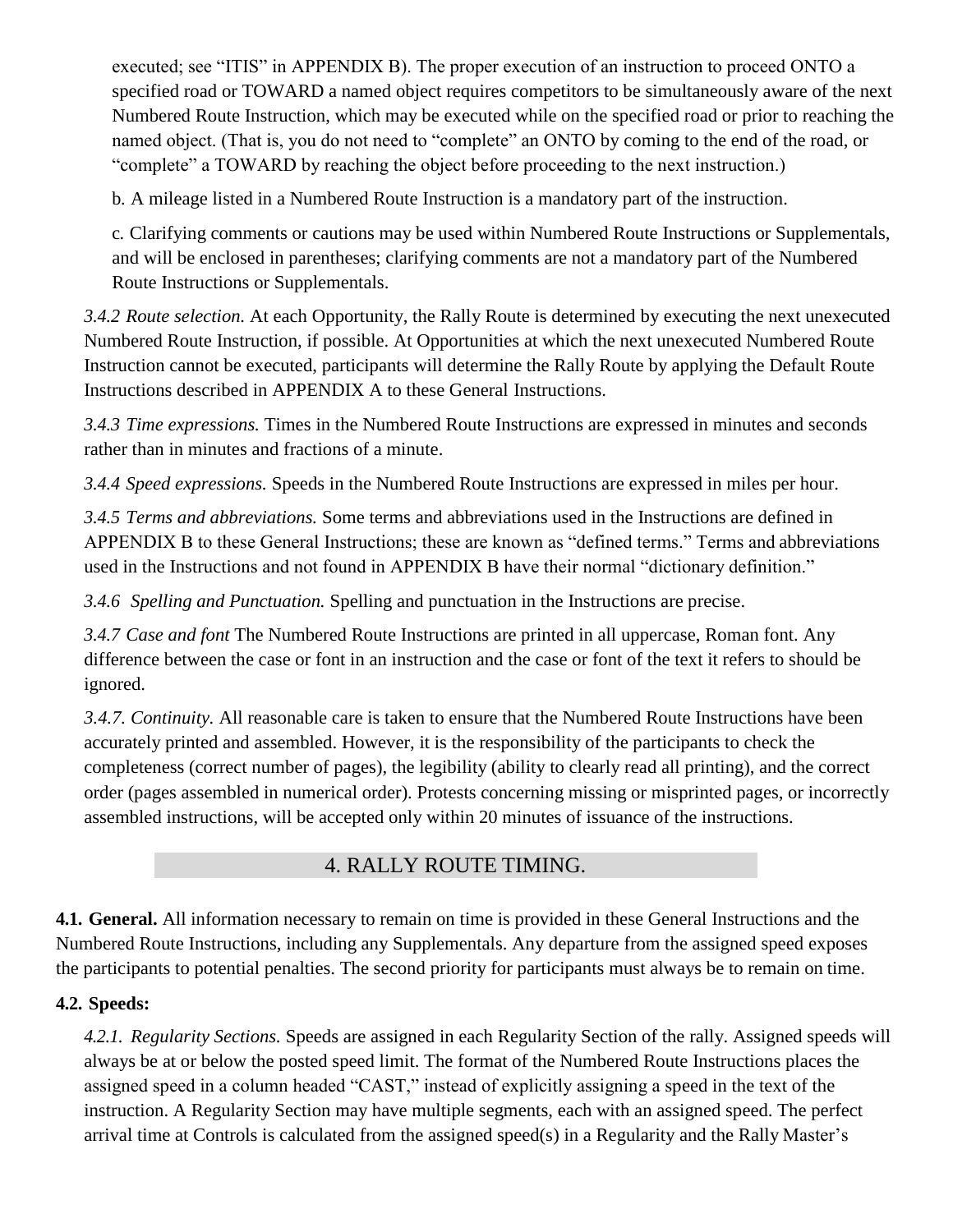measurement of distance. To avoid penalties, participants must arrive at the Control at the perfect time for their car.

*4.2.2. Monte Carlo Sections.* Speeds may (but need not) be listed within Monte Carlo Sections. If provided, these speeds are Reference Speeds only. Participants may travel at any legal, safe speed so as to arrive at the end of the Monte Carlo Section on time. Timing in Monte Carlo Sections, if measured at all, is measured only at the end of the section; therefore, to avoid penalties and regardless of speed, participants must complete Monte Carlo Sections on time. Participants may need to compute the correct time to complete a Monte Carlo Section, but the information necessary to compute this time will be provided in the Numbered Route Instructions plus your own measurement of distance.

*4.2.3 Transit Sections.* Speeds may (but need not) be listed within Transit Sections. If provided, these speeds are Reference Speeds only. Participants may travel at any legal, safe speed in Transit Sections. While there is no required completion time for Transit Sections, a Transit Section may be followed by a section with a prescribed start time, so participants must plan accordingly.

#### 5. SCORING AND PENALTIES

**5.1. Scoring of Route following.** Participants' on-course performance may be measured by the use of Route Controls. Route Controls are indicated by placement of a signboard with an "RC" or " $\checkmark$ " (checkpoint) clearly visible from the Rally Route, in such a position that it is safely possible to pull off the roadway immediately past the route control sign, next to a vehicle with route control personnel inside. Participants may receive supplemental instruction which must be executed prior to resuming the Numbered Route Instructions. All cars must stop at Route Controls. Stop at the Route Control vehicle just past the Route Control sign for instructions. There are two types of Route Controls:

*5.1.1 On*‐*course Route Controls:* On‐course Route Controls may be located anywhere along the Rally Route. Failure to pass an on-course Route Control will result in assessment of a penalty of 60 points. Additionally, a car entering an on‐course Route Control from the wrong direction is considered to be off‐ course, and will be assessed a penalty of 60 points.

*5.1.2. Off*‐*course Route Controls:* Off‐course Route Controls may be located anywhere off the Rally Route. A car appearing at an off‐course Route Control will receive a penalty of 60 points. Additionally, any time any participating car is observed off course by any course official, whether or not at an off‐course Route Control, a 60‐point penalty will be assessed.

In addition to signed Route Controls, there may be hidden Route Controls in place, where course officials may observe off-course cars without being seen. These are typically placed where an off-course excursion is selfcorrecting, so that additional instructions are not necessary.

Note that an off-course team need not pass or stop at a Route Control to be assessed a penalty. Observation of the off-course car by a course official is sufficient.

**5.2 Scoring of Route timing.** Participants' on-time performance is measured by the use of Time Controls. There will be one and only one Time Control per Regularity Section. Time Controls are located so as to be plainly visible by participants, but the locations of Time Controls in Regularity Sections are not typically provided in the Numbered Route Instructions, nor are perfect times typically provided. The Time Control on a Monte Carlo section is always at the end of the section. Teams are assessed a one-point penalty for each second early or late to a Time Control, relative to the perfect arrival time calculated by the Rally Master. An automatic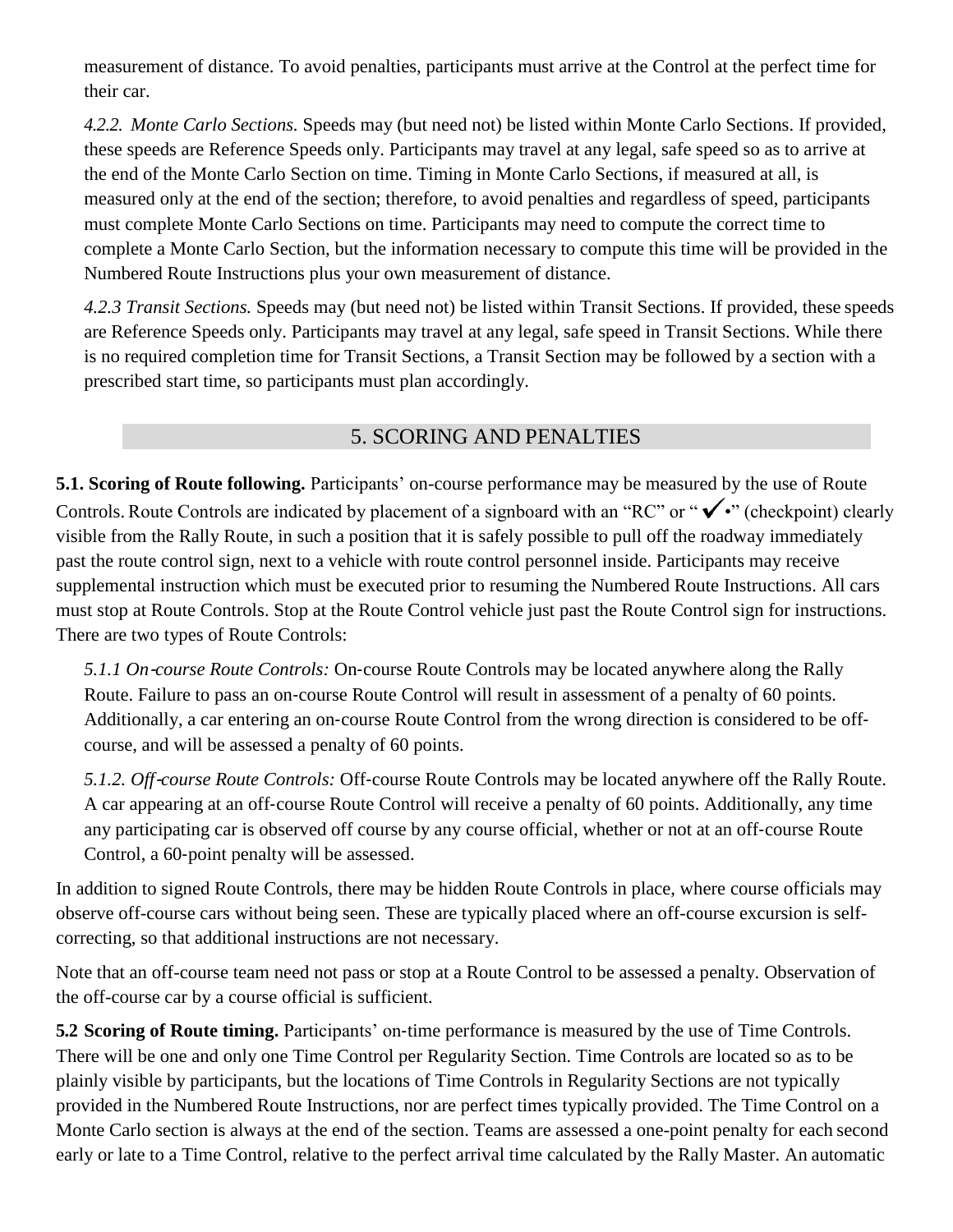Free Zone exists from the Time Control to the beginning of the next section. There are three types of Time Controls, not all of which will necessarily be used:

*5.2.1 Passage Time Controls.* A Passage Time Control is indicated by a signboard displaying the NW Classic rally logo (*see* the cover of these General Instructions). Time is measured as the participants' cars pass abeam the signboard. Participants are not to stop at a Passage Time Control.

*5.2.2 Checkpoint Time Controls.* Checkpoint Time Controls (or simply, "checkpoints") are indicated by a signboard with a large check mark and dot (" $\checkmark$ "), clearly visible on the Rally Route, in such a position that it is safely possible to pull off the roadway immediately past the checkpoint sign, next to a vehicle with checkpoint personnel inside. Time is measured as participants' cars pass abeam the checkpoint sign. All cars must stop at checkpoints. Stop at the checkpoint vehicle just past the checkpoint sign for instructions.

*5.2.3 Do*‐*it*‐*yourself (DIY) Time Controls.* Do‐it‐yourself (DIY) Time Controls (or simply, "DIY controls") may be used. Participants may be directed to perform a DIY control, recording their time of arrival, to the nearest second, at certain points designated in the Numbered Route Instructions.

#### **5.3 Penalties:**

*5.3.1 Time penalties*. Penalty points at Time Controls within Regularity Sections, and/or at the end of Monte Carlo Sections, will be assessed at one point per second early or late.

*5.3.2 Maximum time penalty per regularity.* The maximum time penalty at any single Regularity or Monte Carlo Time Control is 300 points. The penalty for missing a Time Control altogether is also 300 points. Controls will be open at least 5 minutes before the first car is due, and will close no earlier than 15 minutes after the last car is due.

*5.3.3 Stopping penalty.* Stopping within sight of a Time Control before reaching the Time Control signboard, or stopping anywhere within sight of a signed Time Control, for other than legally required purposes (such as a STOP or Signal) or a safety requirement (traffic, pedestrians, etc.), or when directed in the Numbered Route Instructions to PAUSE, will result in the car being clocked in at the point at which it stops, and will also be assessed a 60‐point penalty.

#### **5.4 Determination of overall position.**

*5.4.1 Final position.* Final position in the Rally is determined by the sum of penalty points per team, with first place to the team scoring the fewest penalty points, second place to the next highest, etc.

*5.4.2 Tie*‐*breaking to determine overall positions.* The first technique used to break a tie will be to award the higher place to the car with the greater number of zeros at Time Controls. Then, if still necessary to break a tie, the highest number of ones, twos, etc., will be compared. Ties will be broken only among cars finishing high enough to be eligible for trophies.

#### 6. ADMINISTRATION

**6.1 Vehicle registration and insurance.** All vehicles entered in this rally must be currently registered, roadworthy, and covered by insurance that meets or exceeds the requirements of the State of Oregon.

**6.2 Driver qualification.** Drivers must possess a current driver's license that is valid in Oregon.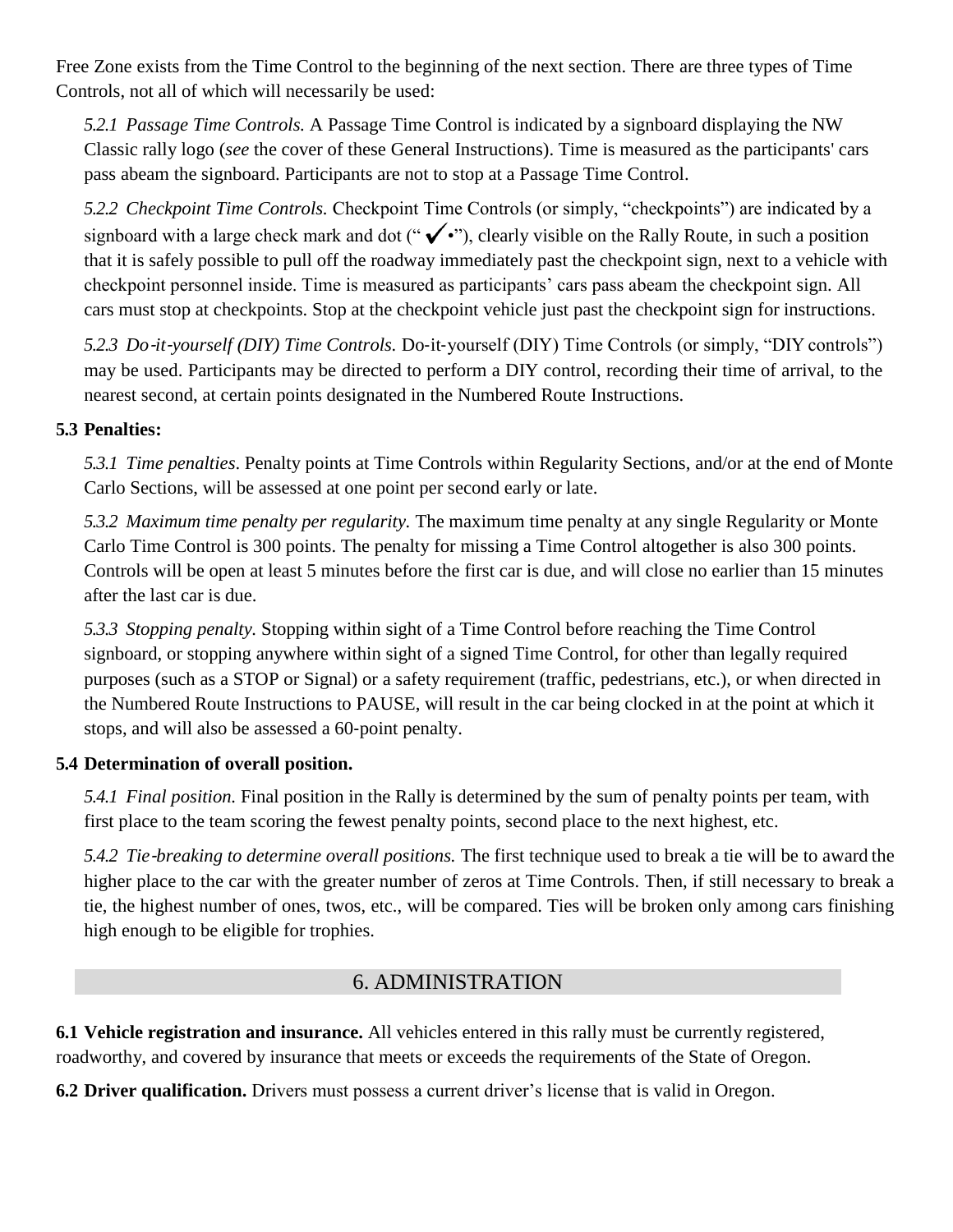**6.3 Liability waiver.** All participants must read, understand, agree to, and sign the prescribed liability waiver form(s) before beginning the rally.

#### **6.4 Grounds for disqualification:**

*6.4.1 Alcohol and illegal substances*. The use of alcoholic beverages or illegal substances is prohibited, as is being under the influence of the same while on the rally, and will result in immediate disqualification.

*6.4.2 Moving violations.* Receiving a moving violation from any law enforcement official while on the rally may result in immediate disqualification.

*6.4.3 Unsafe or irresponsible driving, and unsportsmanlike conduct*. Driving in an unsafe and/or irresponsible manner, or engaging in unsportsmanlike conduct, as determined by rally officials, will result in immediate disqualification.

*6.4.4 Inter*‐*car communications.* The use of mobile telephones, radios, hand signals or any other means of communication is prohibited between cars/participants while on the rally, except in case of emergency.

*6.4.5 Prohibited equipment.* Use of any rally equipment that is prohibited in general or for the declared class.

**6.5 Protests.** Protests must be in writing and presented to the Rally Master or designated representative. Protests will be accepted only until 30 minutes after the scheduled completion of the rally by the last car.

**6.6 Challenges.** Challenges to timing or penalties will be accepted only in writing within 30 minutes of posting or distribution of scores.

**6.7 Time allowances.** The purpose of a time allowance is to allow participants a reasonable opportunity to remain on time, penalty‐free, without having to drive at unsafe speeds to make up lost time. Time allowance requests must be made using the forms provided and presented to the Rally Master or designated representative at a location to be designated. A time allowance request must state the car number, the place of the delay (in which Section(s)), and the amount of delay requested, rounded to the nearest whole minute plus 30 seconds. The maximum delay allowed at any time is 9 minutes 30 seconds. No "positive" time allowances are acceptable (that is, no allowance will be made for early arrival.) Time allowance requests for Sections before the lunch break are due at the scheduled departure from the lunch break for each car. Time allowance requests for Sections after the lunch break are due 30 minutes after the team's scheduled completion of the rally. Time allowances may be accepted or refused at the Rally Master's sole discretion.

Note: Because it not usually safe or even possible to entirely make up a time allowance before the start of the next section or during a section, a time allowance may (and usually does) carry over from one section to another, until the participants are able to make up the allowance by starting a subsequent section early or leaving a break at their originally scheduled departure time to get back to their original position in the rally. Therefore, the maximum limit on time allowances is *not* applied to a sum of allowances for multiple sections, but is applied to the time allowance being carried at any one time. That is, a 5:30 allowance is a 5:30 time allowance no matter how many sections it applies to. It is also not an exceedance of the maximum limit to take a 9:30 allowance, make it up at the morning break, take another 9:30 allowance, make it up at lunch, and take another 9:30 allowance and make it up at the afternoon break. In claiming allowances, be sure to indicate all rally sections to which the allowance applies.

Wise rallyists will make up time allowances by beginning successive sections as early as they can, incrementally moving their way back to their original position, rather than carrying a high time allowance and risking going over the maximum if further delays are encountered.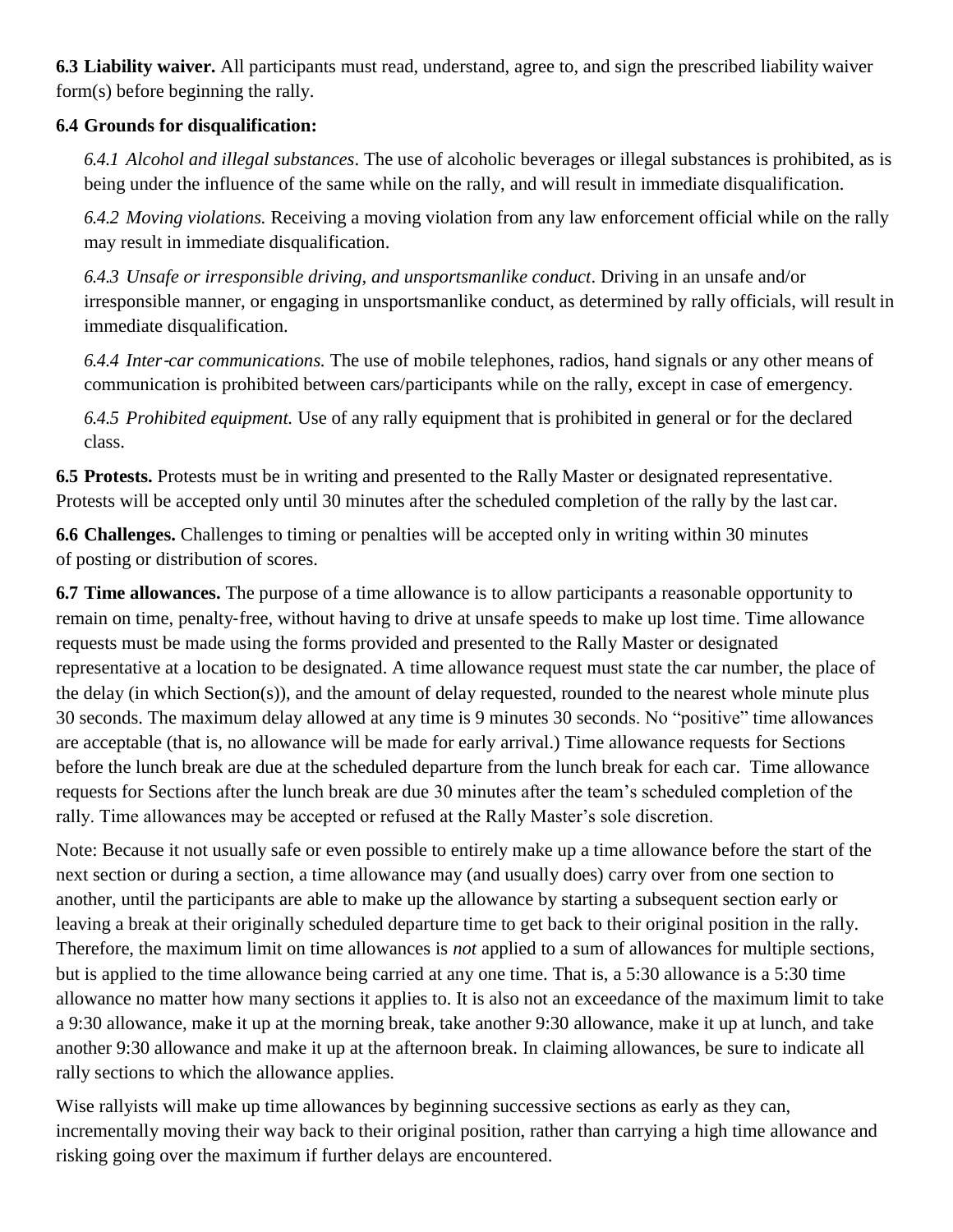#### **APPENDIX A – DEFAULT ROUTE INSTRUCTIONS.**

When participants encounter an Opportunity on the Rally Route at which they cannot execute the next unexecuted Numbered Route Instruction, the route is determined by applying the following Default Route Instructions. Participants must apply these instructions discretely (that is, individually and independently of the others), in ascending numerical order, until encountering the lowest‐numbered instruction that eliminates all but one possible route. Correctly applying the Default Route Instructions is essential to successfully following the Rally Route.

At any Opportunity on the Rally Route at which the next unexecuted Numbered Route Instruction cannot be executed, participants are to proceed via:

#### 1. ONTO / TOWARD

The single eligible route (named or numbered road) that they have been directed ONTO by a Numbered Route Instruction they are executing, or the single eligible route that takes them TOWARD a road, geographical feature or other object that they have been directed TOWARD by a Numbered Route Instruction they are executing. See: ONTO and TOWARD in APPENDIX B.

#### 2. PROTECTION

The single eligible route without a STOP or YIELD controlling it at the intersection.

#### 3. CENTERLINE

The single eligible route with a painted centerline. All centerlines regardless of type (double, yellow, white, dashed, etc.) are equal.

#### 4. STRAIGHTEST

The eligible route that is reached by proceeding with the least angular deviation from the entry route.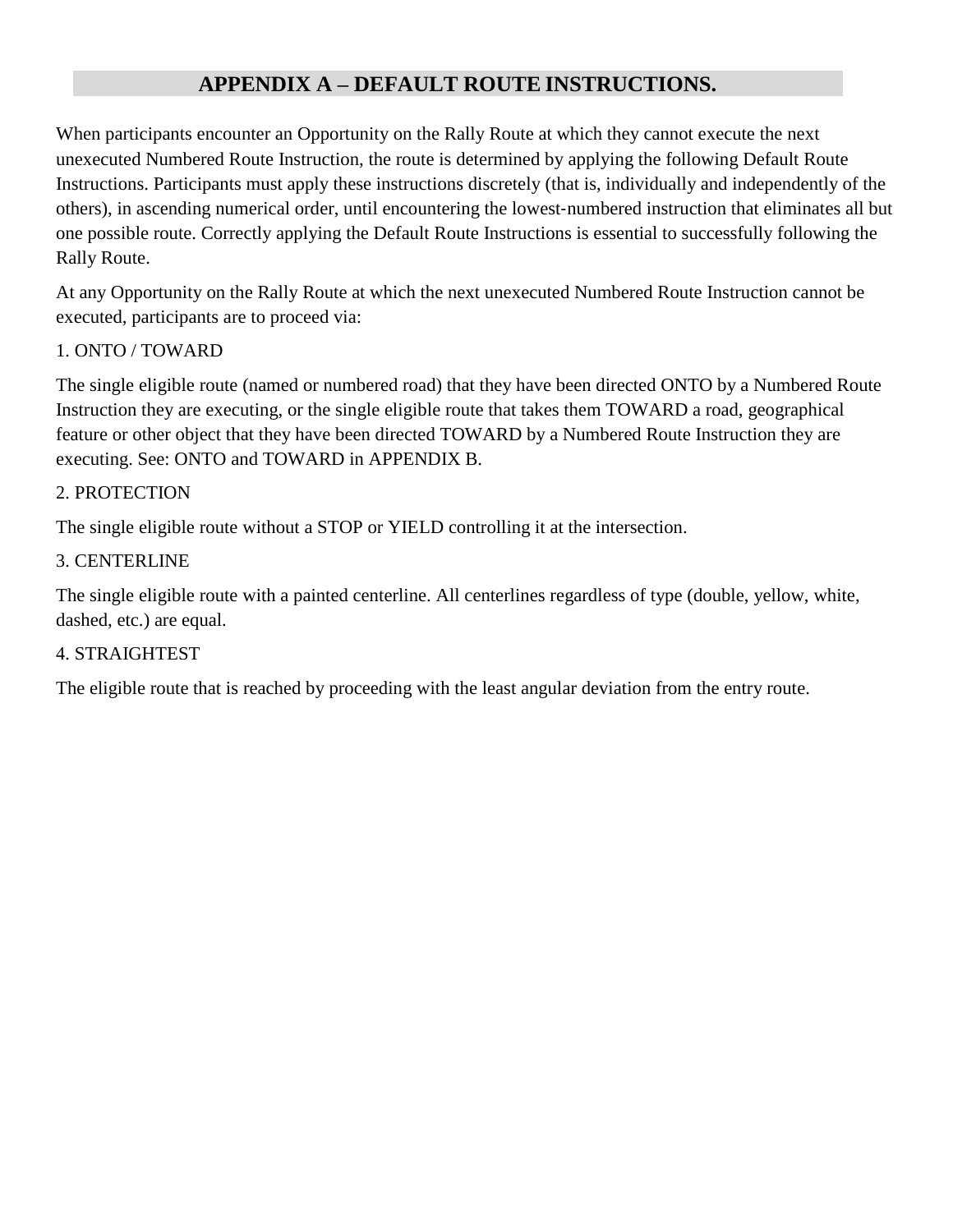#### **APPENDIX B - TERMS AND DEFINITIONS**

#### **AFTER**

Refers to an instruction to be executed at the first opportunity after passing a specified landmark, mileage, or sign.

#### **API**

After Previous Instruction.

#### **AL or ACUTE LEFT**

An instruction of AL or Acute Left is executed by making a left turn of obviously more than ninety degrees.

#### **AR or ACUTE RIGHT**

An instruction of AR or Acute Right is executed by making a right turn of obviously more than ninety degrees.

#### **ASSIGNED SPEED or ASGND SPEED**

Speeds in the form of Assigned Speeds are expressed in miles per hour and are used in Regularity Sections to designate the mandatory speeds to stay on time and avoid penalties. Note that the format of the Numbered Route Instructions includes a column showing the assigned speed for a Regularity segment, rather than explicitly directing participants that the assigned speed has changed.

#### **AT or @**

Refers to an instruction that is to be executed immediately adjacent to a given landmark, mileage, or sign. Depending on the configuration of the intersection, turning AT a sign may require making the turn a short distance beyond (or prior to) the sign itself.

#### **BEFORE**

Refers to an instruction to be executed at the last opportunity prior to passing a specified landmark, mileage, or sign.

#### **BL, BEAR LEFT**

An instruction of BL or Bear Left is executed by making left a turn of obviously less than ninety degrees.

#### **BLINKER**

A BLINKER is a traffic control device requiring a stop or exercise of caution at an intersection. A BLINKER has only one or two lenses facing opposite the direction of travel of the Rally Route (that is, facing you as you approach it). It may or may not be functioning. If it has three or more lenses, consider it a SIGNAL. A flashing light used as a warning device, such as on curves, is not a BLINKER.

#### **BR or BEAR RIGHT**

An instruction of BR or Bear Right is executed by making a right turn of obviously less than ninety degrees.

#### **CAST**

Change Assigned Speed To.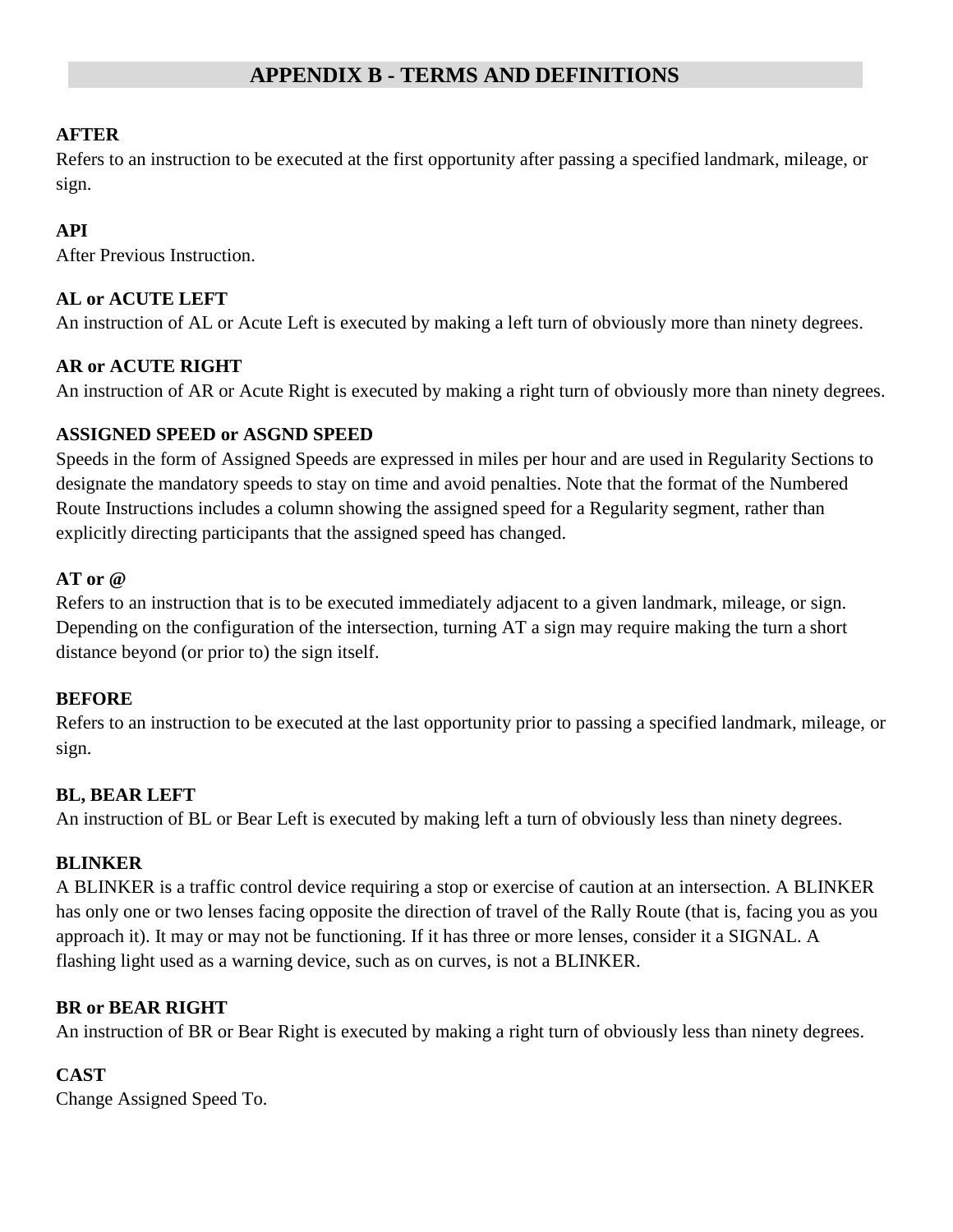#### **FREE ZONE**

A Free Zone may be designated within a Regularity Section. There are no Controls in a Free Zone. The purpose of a Free Zone is to allow participants to pass through a portion of the route without regard to timing until they arrive at the far end of the Free Zone. For example, a congested area, where maintaining an average speed would be difficult or impossible, is a likely candidate for Free Zone designation. Though speeds are still assigned in the Numbered Route Instructions in Free Zones, they are used only to calculate the time at which participants must arrive at the end of the Free Zone. An automatic Free Zone begins at the Time Control in each Regularity Section.

#### **HTS**

Hard To See.

#### **ITIS**

If There Is Such. The referenced sign or landmark qualified with the notation ITIS indicates that participants may or may not encounter the sign or landmark, and that the instructed action (including a PAUSE or CAST) must be taken only if the referenced sign or landmark appears before the next following Numbered Route Instruction.

#### **L, LEFT**

A left turn of any angle.

#### **MBC(U)**

May Be Considered (Unnecessary).

#### **MONTE CARLO SECTION**

A section of the rally in which course timing may be checked at the end only. To avoid penalties, participants must correctly follow the route and finish the section on time.

#### **MR**

Mileage Reference.

#### **NUMBERED ROUTE INSTRUCTIONS**

The Numbered Route Instructions provide directions for course following and assigned speeds for a specific rally. They are provided to participants separately from the General Instructions, usually shortly before the beginning of the rally or at the end of the odometer check section.

#### **OBSERVE**

An instruction to take note of a word, sign, landmark or other object. An OBSERVE instruction is executed by visually noting and passing the object. Failure to OBSERVE the designated object indicates that competitors are off course.

#### **ONTO**

An instruction of ONTO is used to direct participants to follow a named or numbered road, as indicated by signs, when a sign designating the road is visible at, or prior to, the point where the instruction is to be executed. If you are ONTO a road, the Rally Route follows the road you were placed ONTO, as identified by signs. If,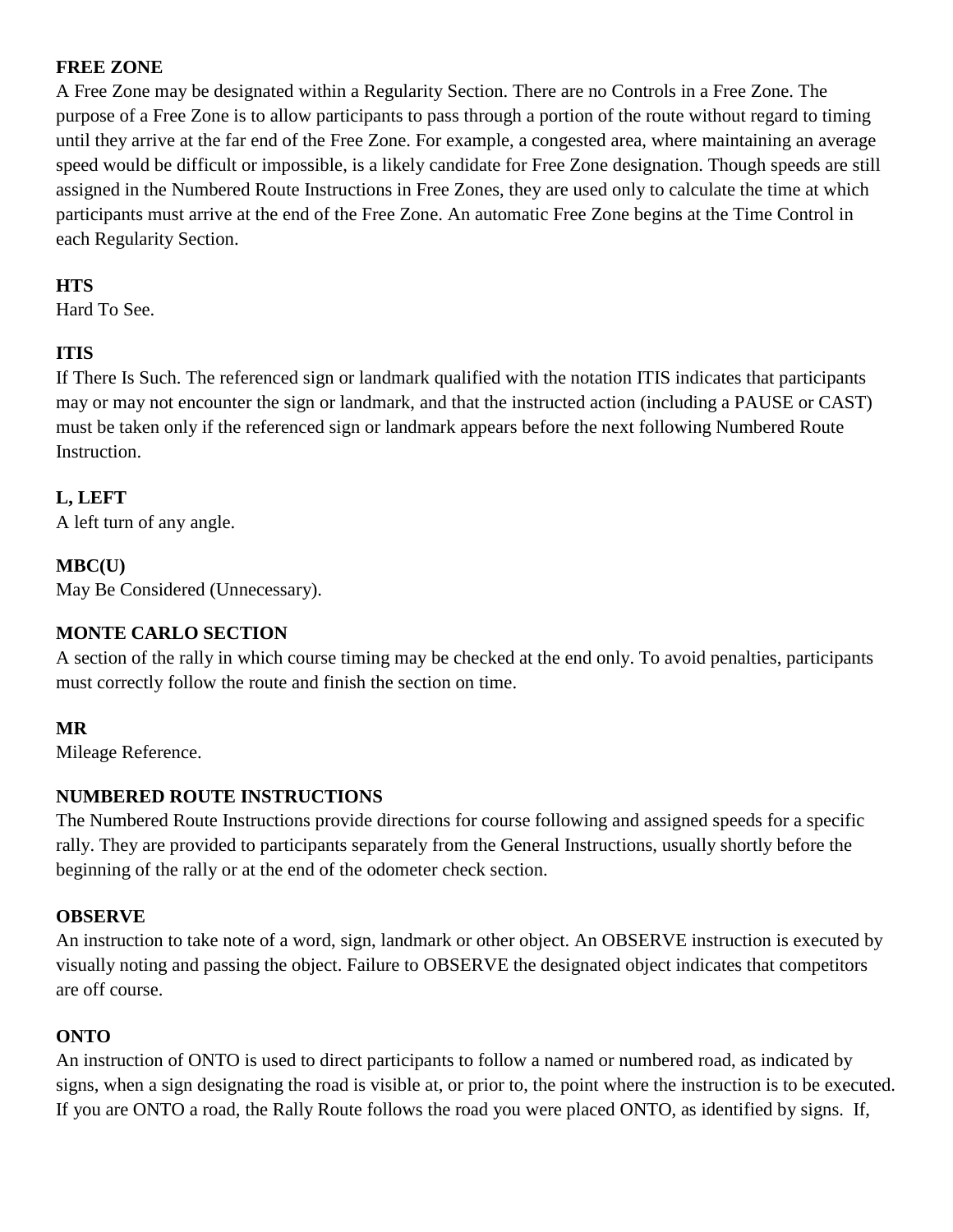while you are ONTO a road, an unmarked intersection is encountered or the road designation changes or ends, continue your progress using the Numbered Route Instructions and Default Route Instructions. If the named or numbered road is reencountered, return to the named or numbered road by turning ONTO (or remaining on) it. You remain ONTO a road until you execute a subsequent Numbered Route Instruction that includes an instruction of LEFT, ACUTE LEFT, BEAR LEFT, RIGHT, ACUTE RIGHT, BEAR RIGHT, STRAIGHT, or STRAIGHT AS POSSIBLE (or any abbreviations of these terms as defined in this appendix).

#### **OPP**

Opportunity. A place where the Numbered Route Instructions or Default Route Instructions must be applied in order to determine the Rally Route. (A place where the Rally Route is determined by applying the General Instructions, such as an intersection with only one paved road leaving it, or by obeying traffic laws, such as a T intersection with a one-way street, is *not* an Opportunity.)

The Numbered Route Instructions may include instructions at locations that are not strictly Opportunities in order to avoid confusion. In such cases the Instruction will always include the note: MBCU.

The beginning of a Regularity or Monte Carlo section is always an Opportunity, as is a Route Control where Supplemental Instructions are given.

An Opportunity to execute an instruction to proceed straight or straight as possible exists only at an intersection and at the start of a Regularity or Monte Carlo section, or at a Route Control.

Because a turn designated as L or R includes those turns of any angle, an instruction "L  $(2)$  1<sup>st</sup> OPP" would be executed by taking the first left turn of any angle (BL, AL or right angle L). Note also that an instruction of "BL @ 2nd OPP" directs competitors to count opportunities to turn left (*of any angle*), then to take the second one, which will be a BEAR LEFT. It is *not* an instruction to count opportunities to BEAR LEFT and take the second one.

#### **OR**

A Numbered Route Instruction including the term OR is composed of two distinct instructions separated by the term OR and is completed by executing whichever one of the two instructions may be executed first.

#### **PAUSE**

From time to time you may be directed to PAUSE, usually to account for traffic signals or other anticipated delays. Note that the format of the Numbered Route Instructions includes a column with PAUSE times in seconds, rather than explicit instructions to PAUSE in the text of the instruction. The proper procedure for a pause is to account for the PAUSE time in your calculations at the point the PAUSE is given. (Times given in the Numbered Route Instructions are the time of arrival at the point of execution.) That is, an instruction to PAUSE 30 at a STOP at 11:00:00 means you should arrive at the STOP at 11:00:00 and leave the intersection at 11:00:30.)

Whether you actually come to a stop and pause or not may depend on conditions (e.g., it is not necessary to stop at a green signal) and your time (if you are behind time, the PAUSE may help get you back on time if you do not stop). If you are on time and not able to stop at a PAUSE, you will need to "burn off" the PAUSE over the remainder of the section.

#### **R, RIGHT**

A right turn of any angle.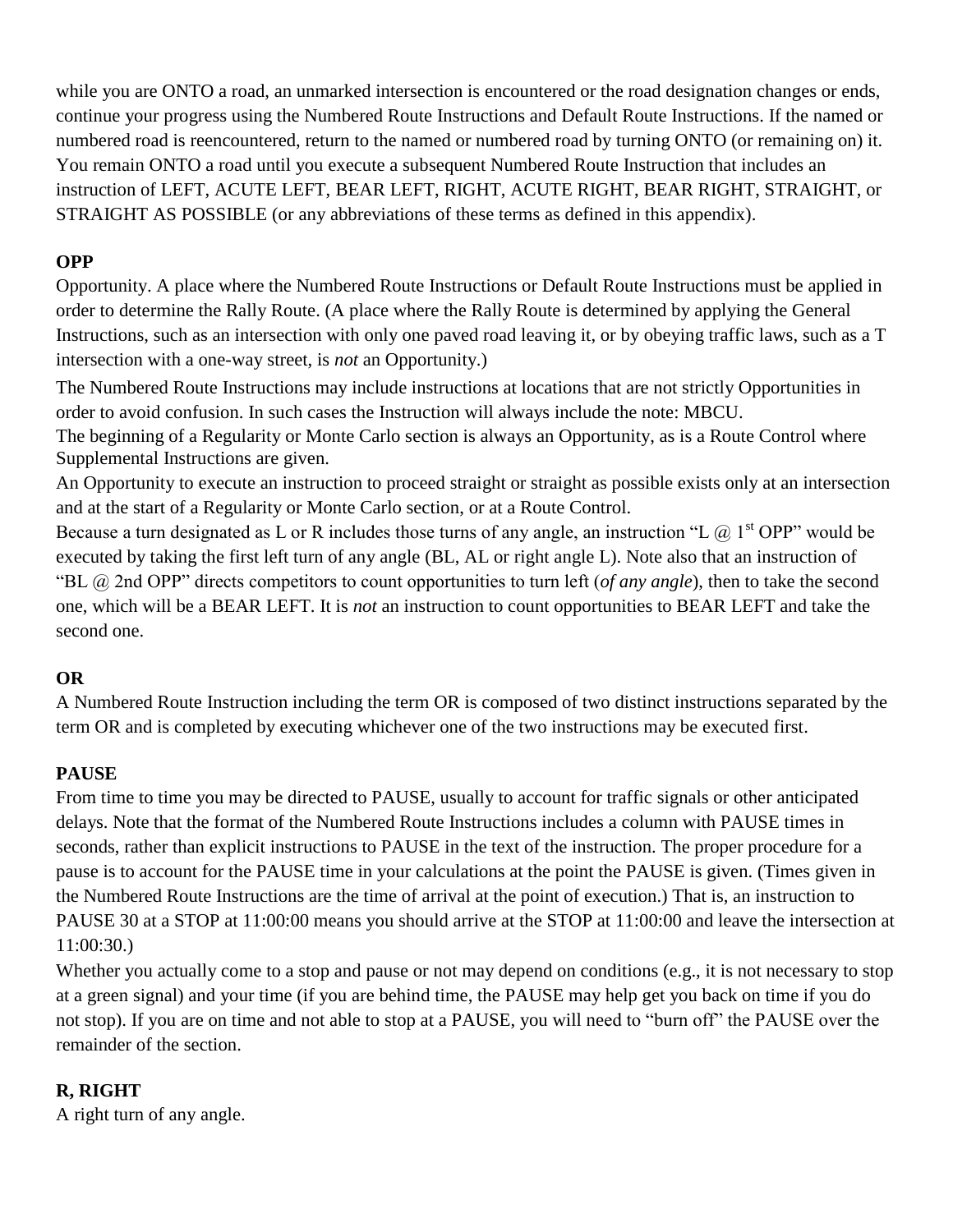#### **RALLY ROUTE**

The correct route of the rally. The Rally Route is determined by correctly applying traffic laws, the Numbered Route Instructions, Supplemental Route Instructions (if any), and the General Instructions.

#### **REFERENCE SPEED or REF SPEED**

Speeds in the form of Reference Speeds are expressed in miles per hour and may be provided in Transit Sections and/or Monte Carlo Sections. These speeds are provided for information only. In the case of a Transit Section, the Reference Speeds are the speeds used to calculate the time necessary to complete the section in time to begin subsequent sections that may be timed. In the case of a Monte Carlo Section, the Reference Speeds are the speeds used to calculate the time necessary to complete the section on time.

#### **REGULARITY SECTION**

A section of the rally in which course timing may be checked at any point. To avoid penalties, participants must follow the correct route at all times and arrive at the Timing Control at the perfect time. Following the Time Control, participants must proceed at a speed adequate to start the next section on time.

#### **SAP, S or STRAIGHT**

Straight As Possible or simply Straight. Executed by proceeding on the route that requires the least angular deviation from the route arriving at the point of execution.

#### **SIGNAL**

A standard traffic signal with (at least) three lenses facing opposite the direction of travel of the Rally Route (that is, facing you as you arrive at the SIGNAL while traveling on the Rally Route). It may or may not be functioning. If it has only one or two lenses facing opposite the direction of travel of the Rally Route, consider it a BLINKER (see also).

#### **SOL**

Sign On Left.

#### **SOR**

Sign On Right.

#### **SRIP or RIP**

(Sign) Reading In Part.

#### **STOP**

- 1. An octagonal stop sign at which the contestant is legally obligated to stop. For the purpose of identifying a STOP, ignore an associated sign conditioning the need to stop, such as a sign reading "Right turn permitted without stopping."
- 2. Only for the purpose of determining PROTECTION in applying the Default Route Instructions, a STOP is also an octagonal stop sign controlling entering traffic on any route by which you may leave the intersection.

#### **T**

An intersection where the road you are on intersects a second road at approximately a right angle to form a "T" in map view. It is a "T" intersection only if you are approaching from the "bottom" of the letter T, and NOT from one of the "arms."